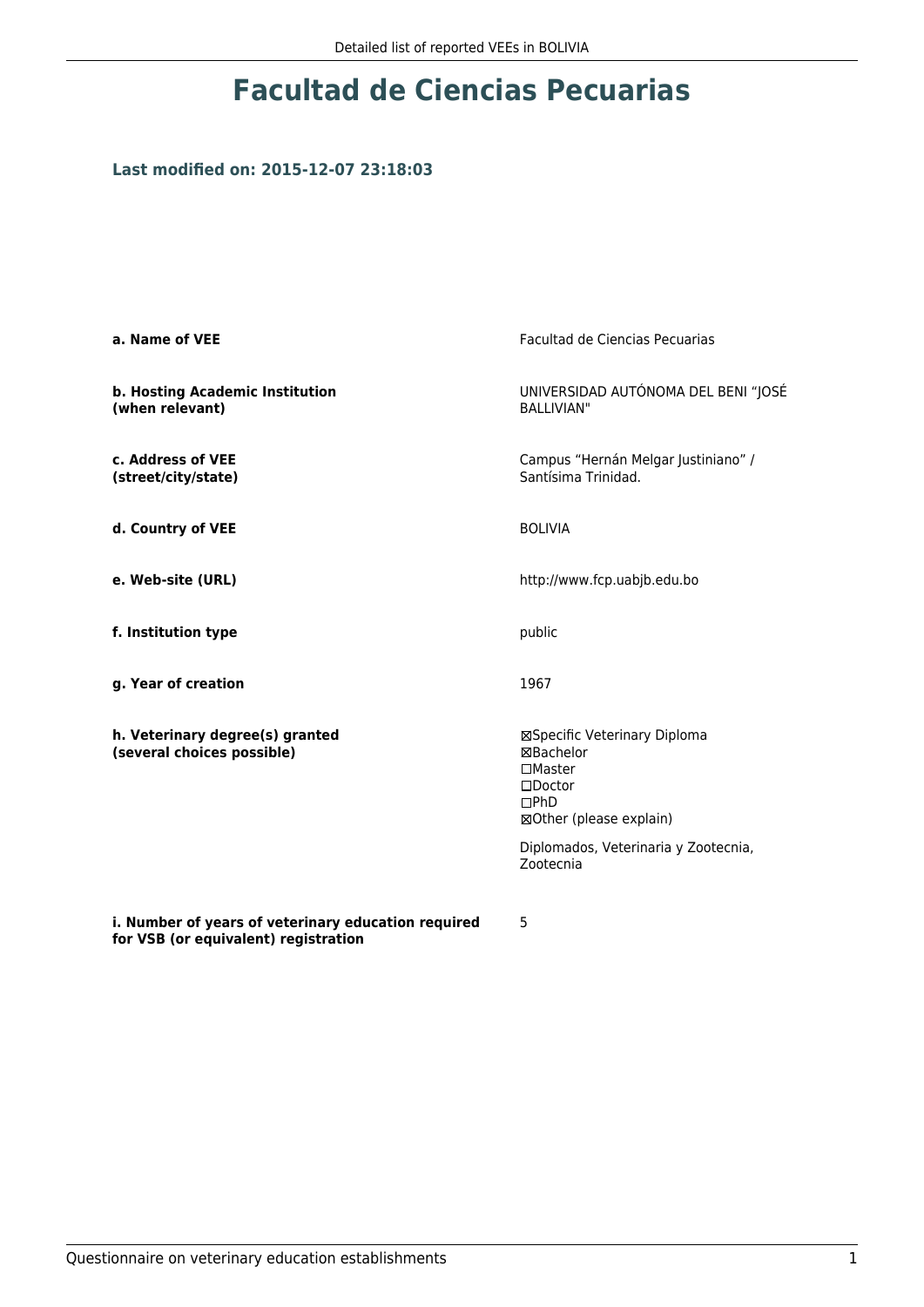### **j. Average number of veterinary students per class within the establishment**

|                                                                                                   | 1st Year                                                                                                                                                              | 151-200                                                                       |
|---------------------------------------------------------------------------------------------------|-----------------------------------------------------------------------------------------------------------------------------------------------------------------------|-------------------------------------------------------------------------------|
|                                                                                                   | 2d Year                                                                                                                                                               | 51-100                                                                        |
|                                                                                                   | 3d Year                                                                                                                                                               | $0 - 50$                                                                      |
|                                                                                                   | 4th Year                                                                                                                                                              | $0 - 50$                                                                      |
|                                                                                                   | 5th Year                                                                                                                                                              | $0 - 50$                                                                      |
|                                                                                                   | 6th Year                                                                                                                                                              |                                                                               |
|                                                                                                   | 7th Year                                                                                                                                                              |                                                                               |
| k. Average number of veterinary graduates per year<br>from the establishment                      | $0 - 50$                                                                                                                                                              |                                                                               |
| I. Minimum education required for admission to the<br>establishment<br>(several choices possible) | ⊠High School University Entrance<br>Qualification<br>□Pre-Veterinary Science Diploma<br>□Pre-Veterinary Science Degree<br>⊠Other specific VEE entrance qualifications |                                                                               |
| m. Is there a selection procedure at<br>(several choices possible)                                | □National level<br>⊠State level<br>⊠Establishment level                                                                                                               |                                                                               |
| n. National accreditation/certification/approval                                                  | Yes                                                                                                                                                                   |                                                                               |
|                                                                                                   | <b>Accrediting agency:</b>                                                                                                                                            |                                                                               |
|                                                                                                   | <b>Name of the Agency</b>                                                                                                                                             | Comisión<br>Ejecutiva de la<br>Universidad<br><b>Boliviana</b><br><b>CEUB</b> |
|                                                                                                   | <b>Address of the</b><br><b>Agency</b>                                                                                                                                | Av. Arce,<br>2606, La Paz                                                     |
|                                                                                                   | <b>Country of the</b><br><b>Agency</b>                                                                                                                                | <b>Bolivia</b>                                                                |
|                                                                                                   | Date granted (yyyy-<br>mm-dd)                                                                                                                                         | 1978-12-16                                                                    |
|                                                                                                   | <b>Period of validity</b><br>(years)                                                                                                                                  | 5                                                                             |
|                                                                                                   |                                                                                                                                                                       |                                                                               |

**o. Regional accreditation/certification/approval** No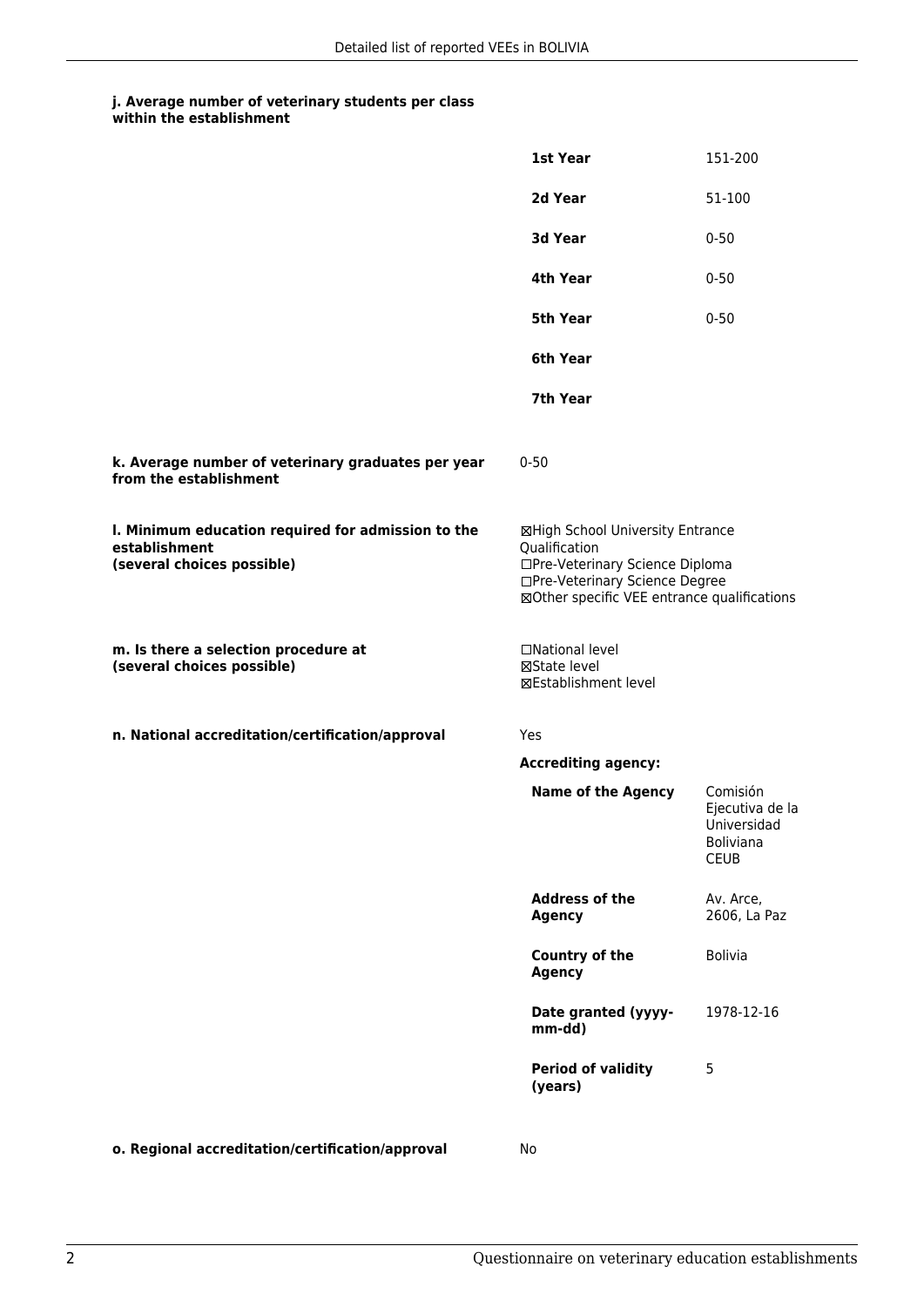**p. Any form of other international accreditation/certification/approval?** No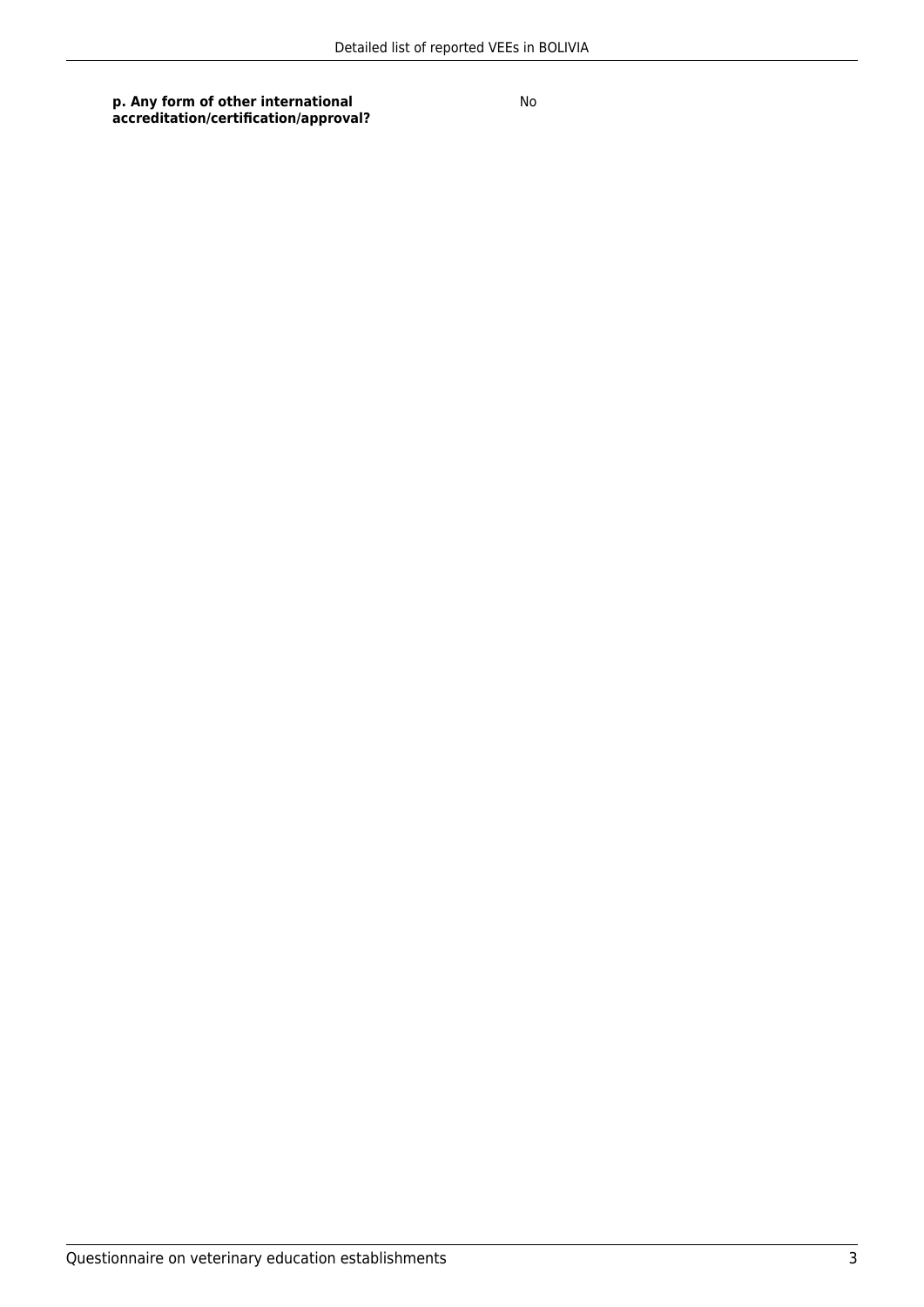# **FACULTAD DE CIENCIAS VETERINARIAS**

## **Last modified on: 2015-12-07 23:15:33**

| a. Name of VEE                                                                              | FACULTAD DE CIENCIAS VETERINARIAS                                                                  |
|---------------------------------------------------------------------------------------------|----------------------------------------------------------------------------------------------------|
| b. Hosting Academic Institution<br>(when relevant)                                          | UNIVERSIDAD AUTONOMA GABRIEL RENE<br><b>MORENO</b>                                                 |
| c. Address of VEE<br>(street/city/state)                                                    | Av. 26 de febrero, segundo anillo, entre<br>Centenario y Busch.                                    |
| d. Country of VEE                                                                           | <b>BOLIVIA</b>                                                                                     |
| e. Web-site (URL)                                                                           | http://www.fcv.uagrm.edu.bo/index.php                                                              |
| f. Institution type                                                                         | public                                                                                             |
| g. Year of creation                                                                         | 1940                                                                                               |
| h. Veterinary degree(s) granted<br>(several choices possible)                               | ⊠Specific Veterinary Diploma<br>⊠Bachelor<br>⊠Master<br>⊠Doctor<br>⊠PhD<br>⊠Other (please explain) |
|                                                                                             | DIPLOMADOS y Licenciatura en Medicina<br>Veterinaria y Zootecnia                                   |
| i. Number of years of veterinary education required<br>for VSB (or equivalent) registration | 5                                                                                                  |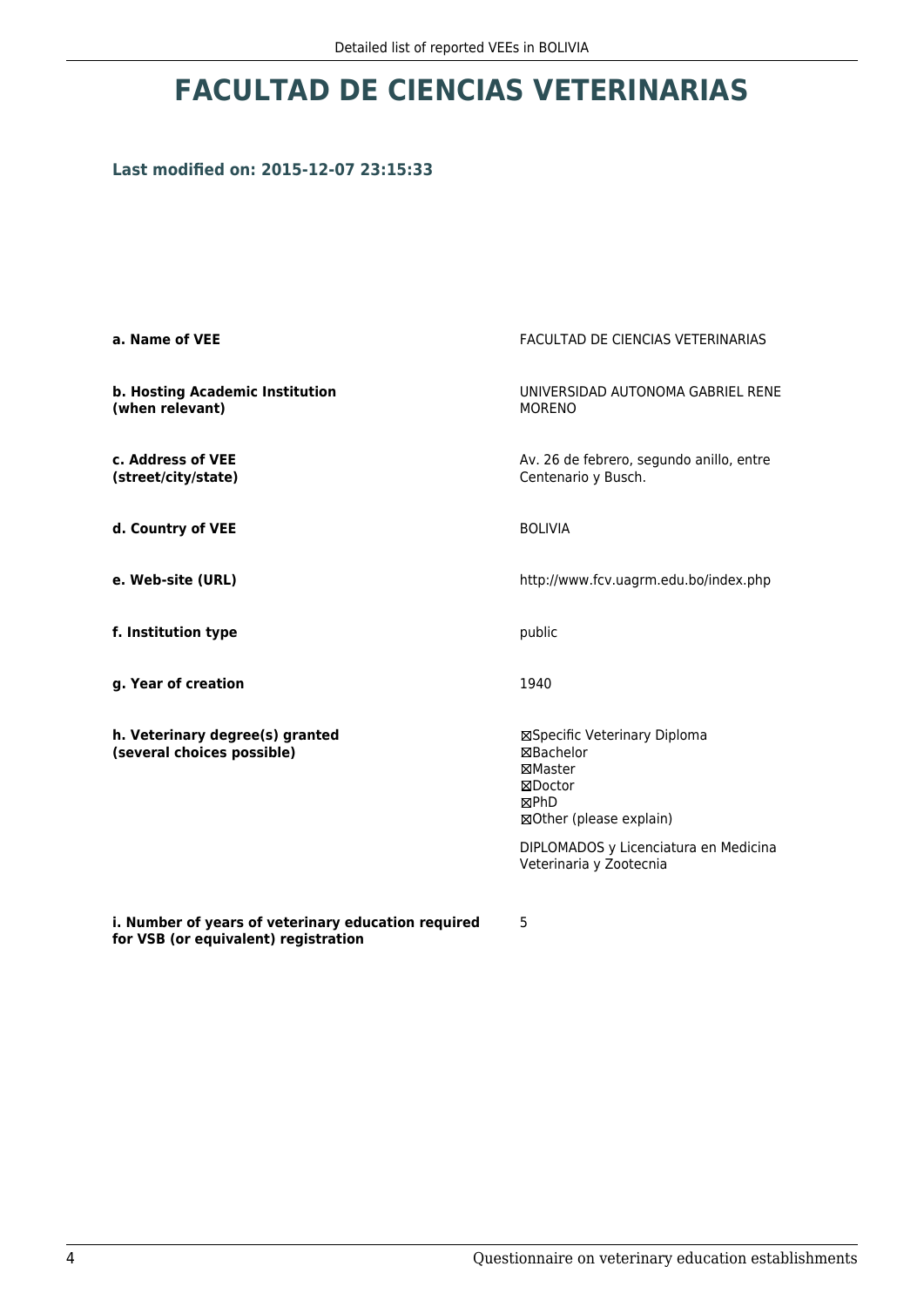### **j. Average number of veterinary students per class within the establishment**

|                                                                                                   | 1st Year                                                                                                                                                              | 151-200                                                       |
|---------------------------------------------------------------------------------------------------|-----------------------------------------------------------------------------------------------------------------------------------------------------------------------|---------------------------------------------------------------|
|                                                                                                   | 2d Year                                                                                                                                                               | 151-200                                                       |
|                                                                                                   | 3d Year                                                                                                                                                               | 101-150                                                       |
|                                                                                                   | 4th Year                                                                                                                                                              | 101-150                                                       |
|                                                                                                   | 5th Year                                                                                                                                                              | 101-150                                                       |
|                                                                                                   | 6th Year                                                                                                                                                              |                                                               |
|                                                                                                   | 7th Year                                                                                                                                                              |                                                               |
| k. Average number of veterinary graduates per year<br>from the establishment                      | 101-150                                                                                                                                                               |                                                               |
| I. Minimum education required for admission to the<br>establishment<br>(several choices possible) | ⊠High School University Entrance<br>Qualification<br>□Pre-Veterinary Science Diploma<br>□Pre-Veterinary Science Degree<br>⊠Other specific VEE entrance qualifications |                                                               |
| m. Is there a selection procedure at<br>(several choices possible)                                | □National level<br>□State level<br>⊠Establishment level                                                                                                               |                                                               |
| n. National accreditation/certification/approval                                                  | Yes                                                                                                                                                                   |                                                               |
|                                                                                                   | <b>Accrediting agency:</b>                                                                                                                                            |                                                               |
|                                                                                                   | <b>Name of the Agency</b>                                                                                                                                             | Consejo<br>Ejecutivo de la<br>Universidad<br><b>Boliviana</b> |
|                                                                                                   | <b>Address of the</b><br><b>Agency</b>                                                                                                                                | Av. Arce,<br>No.2606, La<br>PAz BOlivia.                      |
|                                                                                                   | <b>Country of the</b><br><b>Agency</b>                                                                                                                                | <b>Bolivia</b>                                                |
|                                                                                                   | Date granted (yyyy-<br>mm-dd)                                                                                                                                         | 2012-03-09                                                    |
|                                                                                                   | <b>Period of validity</b><br>(years)                                                                                                                                  | 5                                                             |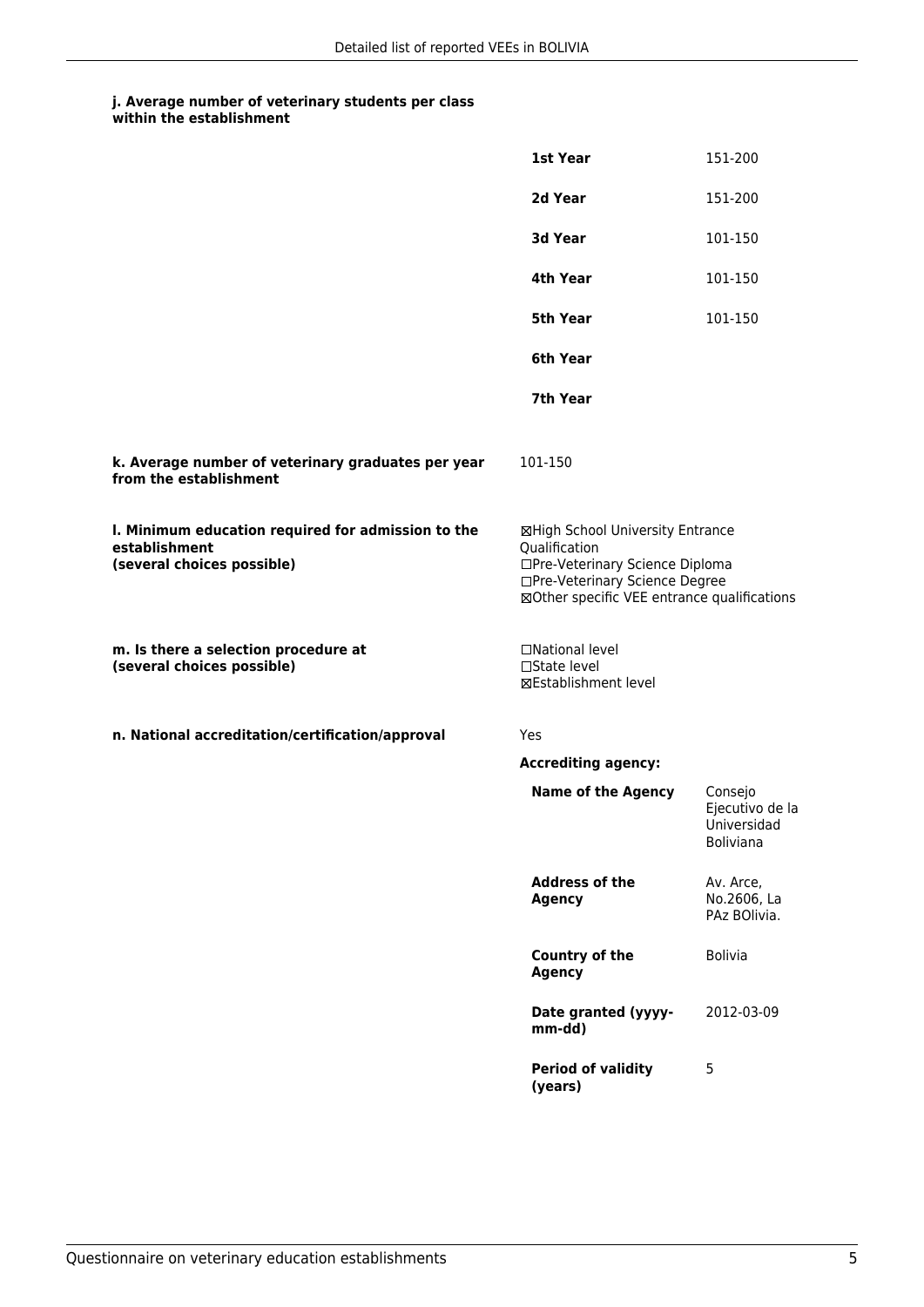**o. Regional accreditation/certification/approval** Yes

| Accrediting agency:                  |                         |
|--------------------------------------|-------------------------|
| Name of the Agency                   | ARCUSUR                 |
| Address of the<br><b>Agency</b>      | Montevideo.<br>Uruguay. |
| Country of the<br>Agency             | MFRCOSUR                |
| Date granted (yyyy-<br>mm-dd)        | 2012-03-09              |
| <b>Period of validity</b><br>(vears) | 5                       |

**p. Any form of other international accreditation/certification/approval?** No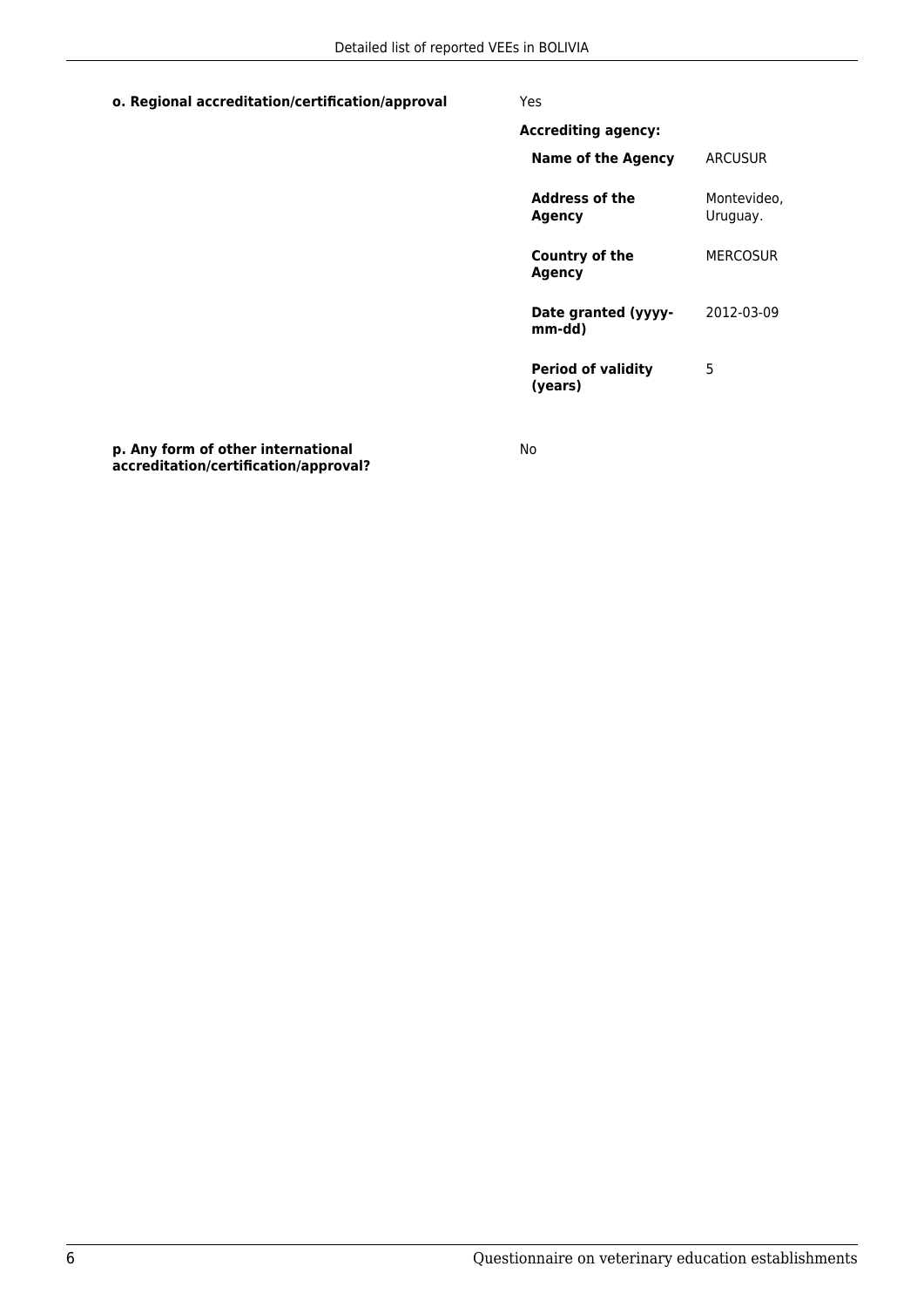# **Facultad de Ciencias Veterinarias**

## **Last modified on: 2015-12-07 23:17:07**

| a. Name of VEE                                                                              | <b>Facultad de Ciencias Veterinarias</b>                                                                                                                       |
|---------------------------------------------------------------------------------------------|----------------------------------------------------------------------------------------------------------------------------------------------------------------|
| b. Hosting Academic Institution<br>(when relevant)                                          | Universidad Mayor de San Simón                                                                                                                                 |
| c. Address of VEE<br>(street/city/state)                                                    | Zona tacatá provincia Quillacollo,<br>Cochabamba.                                                                                                              |
| d. Country of VEE                                                                           | <b>BOLIVIA</b>                                                                                                                                                 |
| e. Web-site (URL)                                                                           | www.veterinaria.umss.edu.bo                                                                                                                                    |
| f. Institution type                                                                         | public                                                                                                                                                         |
| g. Year of creation                                                                         | 2014                                                                                                                                                           |
| h. Veterinary degree(s) granted<br>(several choices possible)                               | □Specific Veterinary Diploma<br>⊠Bachelor<br>$\square$ Master<br>$\square$ Doctor<br>DPhD<br>⊠Other (please explain)<br>Licenciatura en Medicina Veterinaria y |
|                                                                                             | Zootecnia                                                                                                                                                      |
| i. Number of years of veterinary education required<br>for VSB (or equivalent) registration | 5                                                                                                                                                              |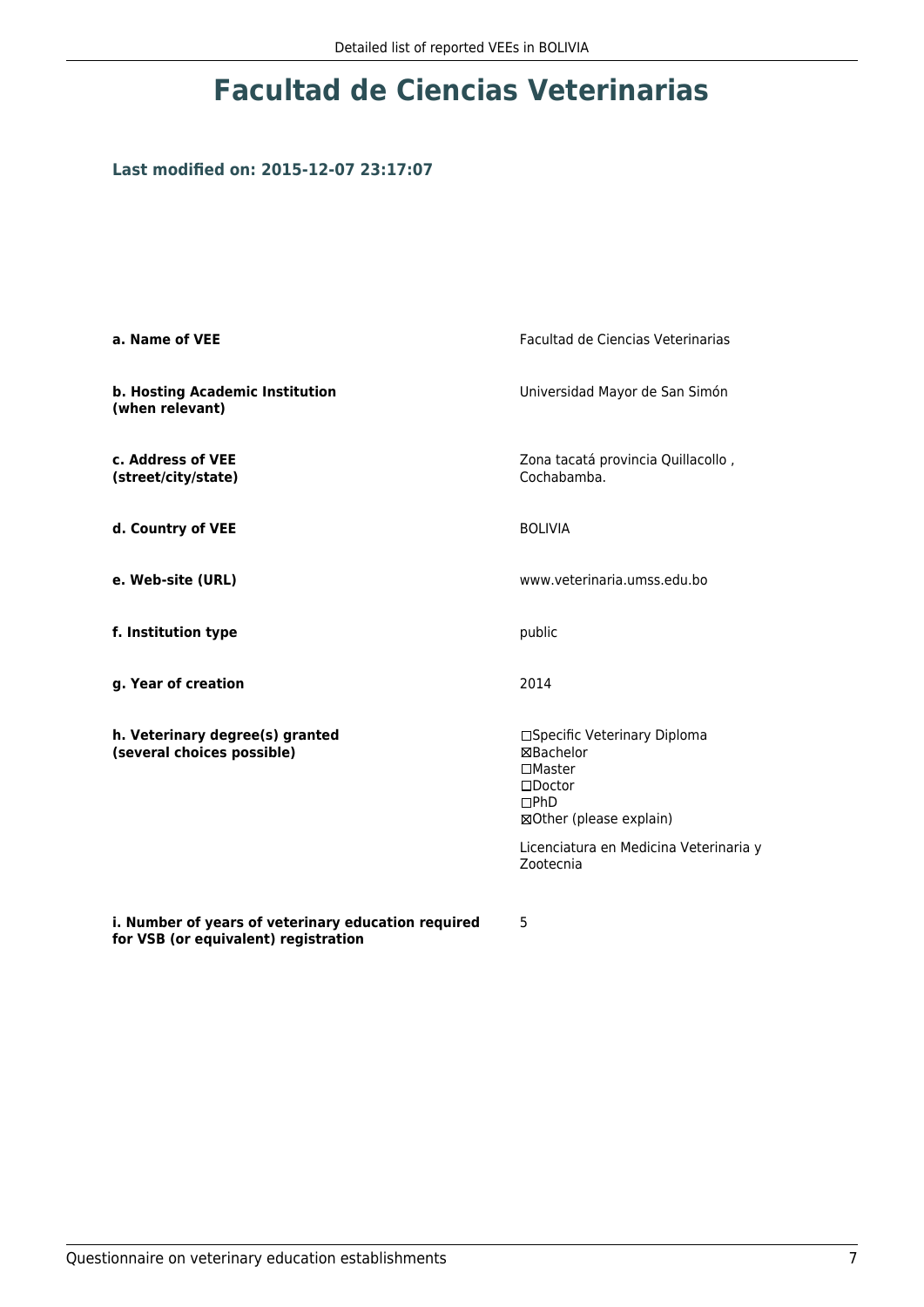### **j. Average number of veterinary students per class within the establishment**

|                                                                                                   | 1st Year                                                                                                                                                              | 101-150                                                                            |
|---------------------------------------------------------------------------------------------------|-----------------------------------------------------------------------------------------------------------------------------------------------------------------------|------------------------------------------------------------------------------------|
|                                                                                                   | 2d Year                                                                                                                                                               | 51-100                                                                             |
|                                                                                                   | 3d Year                                                                                                                                                               | 51-100                                                                             |
|                                                                                                   | 4th Year                                                                                                                                                              | 51-100                                                                             |
|                                                                                                   | <b>5th Year</b>                                                                                                                                                       | $0 - 50$                                                                           |
|                                                                                                   | 6th Year                                                                                                                                                              |                                                                                    |
|                                                                                                   | 7th Year                                                                                                                                                              |                                                                                    |
| k. Average number of veterinary graduates per year<br>from the establishment                      | $0 - 50$                                                                                                                                                              |                                                                                    |
| I. Minimum education required for admission to the<br>establishment<br>(several choices possible) | ⊠High School University Entrance<br>Qualification<br>□Pre-Veterinary Science Diploma<br>□Pre-Veterinary Science Degree<br>⊠Other specific VEE entrance qualifications |                                                                                    |
| m. Is there a selection procedure at<br>(several choices possible)                                | □National level<br>⊠State level<br>□Establishment level                                                                                                               |                                                                                    |
| n. National accreditation/certification/approval                                                  | Yes                                                                                                                                                                   |                                                                                    |
|                                                                                                   | <b>Accrediting agency:</b>                                                                                                                                            |                                                                                    |
|                                                                                                   | <b>Name of the Agency</b>                                                                                                                                             | Reconocida<br>por el Consejo<br>Ejecutivo de la<br>Universidad<br><b>Boliviana</b> |
|                                                                                                   | <b>Address of the</b><br><b>Agency</b>                                                                                                                                | Av. Arce,<br>2606. La PAz                                                          |
|                                                                                                   | <b>Country of the</b><br><b>Agency</b>                                                                                                                                | <b>Bolivia</b>                                                                     |
|                                                                                                   | Date granted (yyyy-<br>mm-dd)                                                                                                                                         | 1978-01-01                                                                         |
|                                                                                                   | <b>Period of validity</b><br>(years)                                                                                                                                  | 5                                                                                  |
|                                                                                                   |                                                                                                                                                                       |                                                                                    |

**o. Regional accreditation/certification/approval** No